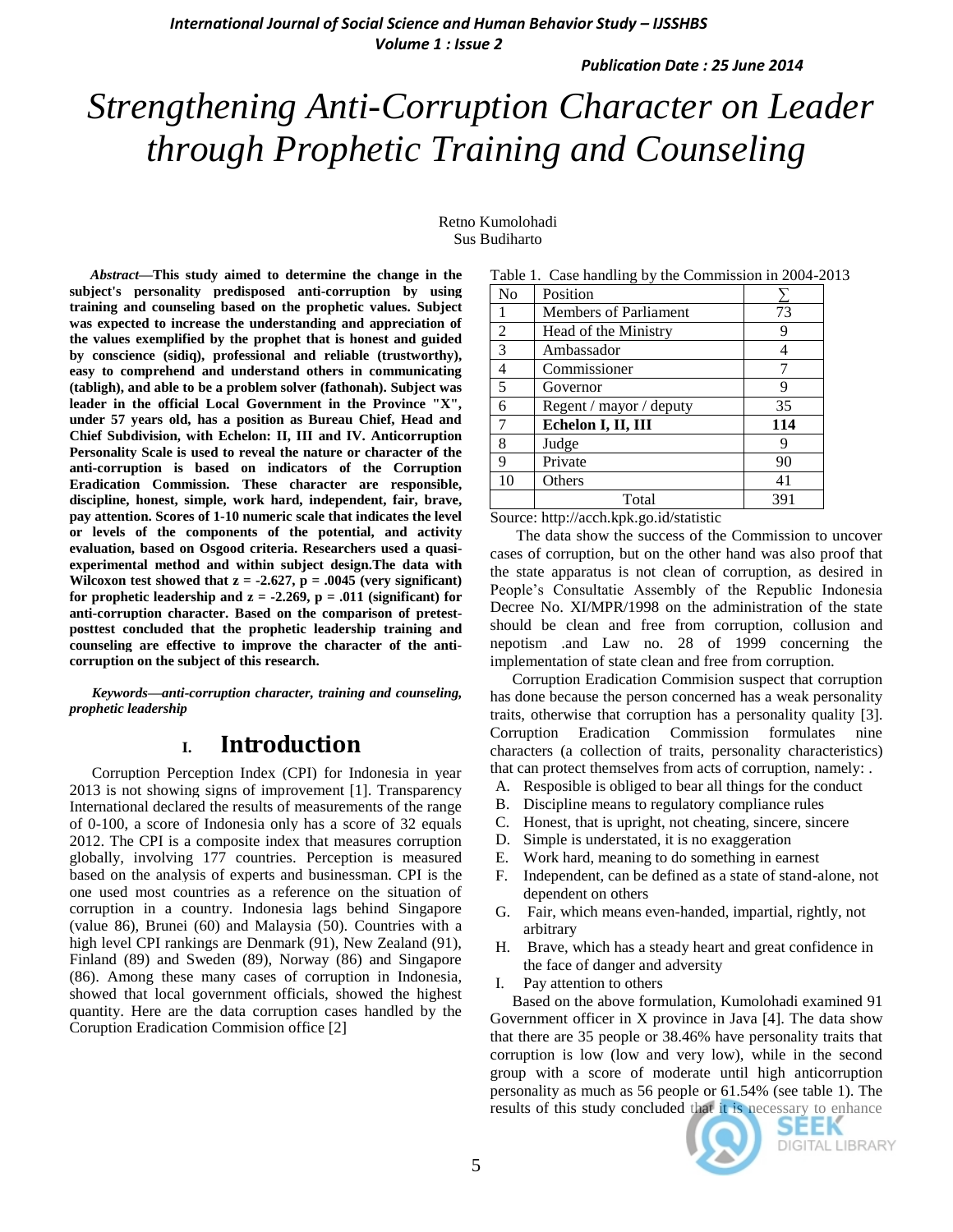the personality tendencies of anti-corruption efforts, given that the respondent is a holder of existing operational policies at the local level..

Table 2. Frequency and Percentage Distribution of Anti-**Corruption** 

| Percentile                                                           | Categorization | Frequency | Percsentage |
|----------------------------------------------------------------------|----------------|-----------|-------------|
| $\langle P~20\rangle$                                                | Very Low       | 18        | 19,78       |
| P20 < X < P40                                                        | Low            | 17        | 18,68       |
| P40 <x<p60< td=""><td>Average</td><td>20</td><td>21,98</td></x<p60<> | Average        | 20        | 21,98       |
| P60 <x<p80< td=""><td>High</td><td>17</td><td>18,68</td></x<p80<>    | High           | 17        | 18,68       |
| P > 80                                                               | Very High      | 19        | 20.88       |
|                                                                      |                | 91        | 100 %       |

Note:  $X = a$  score of subjects,  $P =$  Percentile

The characters are part of the personality. One theory about the reveal personality trait (trait) is characteristic that shows the difference in levels between one individual to another individual. Gordon Allport, Raymond B. Cattel and Hans J. Eysenk formulate that every individual has certain properties that strong, there are moderate and partly weak. Personality traits are based on the theory of characters something genetically natural, basic predisposition to think, feel and act. Another is the sense of personal uniqueness which consists of a mixture of emotions, and intellectual properties into a character such as honesty, courage, etc. [5]

The basic assumption of the theory that focused on personality traits are: every individual has the same characteristics only, manifestation of the strength of the characteristics of different levels, (2) its manifestations in individuals is relatively permanent, (3) a number of traits exhibited by specific behavioral indicators. Research concerning these traits has resulted in a number of measures such as: the nature of authoritarian, neurotic tendencies, and attractiveness [6], therefore the relatively sedentary nature of the individual self, it is not easy to change the nature, because nature formation occurs throughout a person's life span. Nature can not be separated from the context of the situation or event [7]. The nine personality characteristics of the anticorruption, power levels will be tested by events or circumstances that allow a person tempted to commit corrupt acts that harm the state, such as bribery, fraud in office, extortion, cheating, conflict of interest in the procurement of gratification (Act No. 31 of JO 1999. Act No. 20 of 2001). According to HB X [8], corruptive actions not only act according to the law, but also contrary to the ethical behavior that includes the administration and time corruption, corruption in public procurement, corruption agencies use inventory for personal use.

Leadership training and counseling prophetically chosen as an alternative to improve the character of corruption. Budiharto and Himam mentions that prophetic leadership values contain prophetic or prophetic nature sidiq, trust, sermons and fathonah prophet in any religion has thus led his people in respected by friend [9].

Mentioned in Indonesian Psychological ethics codes that training is an activity that aims to develop the knowledge, skills and ability of a leader to a better direction, while counseling is an effort made by professionals who aim to guide and direct individuals or groups to provide information about the process of decision-making and coping of difficulties in life, especially a situation where there is a challenge to the conflict between its value. The focus of training and more toward preventive counseling and the development of positive potential possessed by using procedures based on relevant theory.

Leadership Training and Counseling based on the values of Prophetic aimed to (1) raise awareness about who and what we really are, (2) encourage self-improvement, (3) pushing for change, (4) it expands the potential for self-empowerment, can improve the integrity and morality, a guide to live a distinguished road, driver and amplifier to be nice. Leadership training and counseling are expected to increase the likelihood of higher anticorruption personality with practice guided by the values of honesty and conscience (sidiq), professional and reliable (trustworthy), easy to grasp and understand others in communicating (tabligh), and able to be a problem solver (fathonah) The shape of the activities carried out at the time was a lecture with the theme-based prophetic develop leadership potential, share experiences lead, discussion, small group counseling, self-report and corruption-themed films.

# **II. Methods**

## *A. Participants*

Participants are leaders in the official Local Government in the Province "X" in Java, Indonesia, under the age of 57 years, the subject has a position as Bureau Chief, Head and Chief Subdivision, with Echelon: II, III and IV (Head of bureau, head of division and head of subdivision. Researchers conducted the initial screening of the participants with at least moderate category anticorruption character to low. There are also the participants who had a high score. Participants with high scores are intended to provide a positive influence on the participants with the higher categories and subjects who had a low score does not feel as the party alleged to be perpetrators of corruption. Researchers first requesting permission to conduct research cq Governor Head of Development Administration Bureau for disseminating research scale on three Bureau Provincial Government where the research was conducted.

## *B. Measure*

The research reveals the anti-corruption character using personality anti-corruption scale. The scale reveal aspects of the nature or character of the anti-corruption based on corruption eradication commission [9]. Scores of 1-10 numeric scale that indicates the level or levels. Subjects were asked to put themselves on one of the available numbers between one to ten and put a cross  $(X)$  on the selected value. The scale of this kind is known as semantic differential scales were first introduced by Osgood. The study uses a semantic differential scale with approximately 0.60 according to Thorndike's reliability has to be said adequate [10]

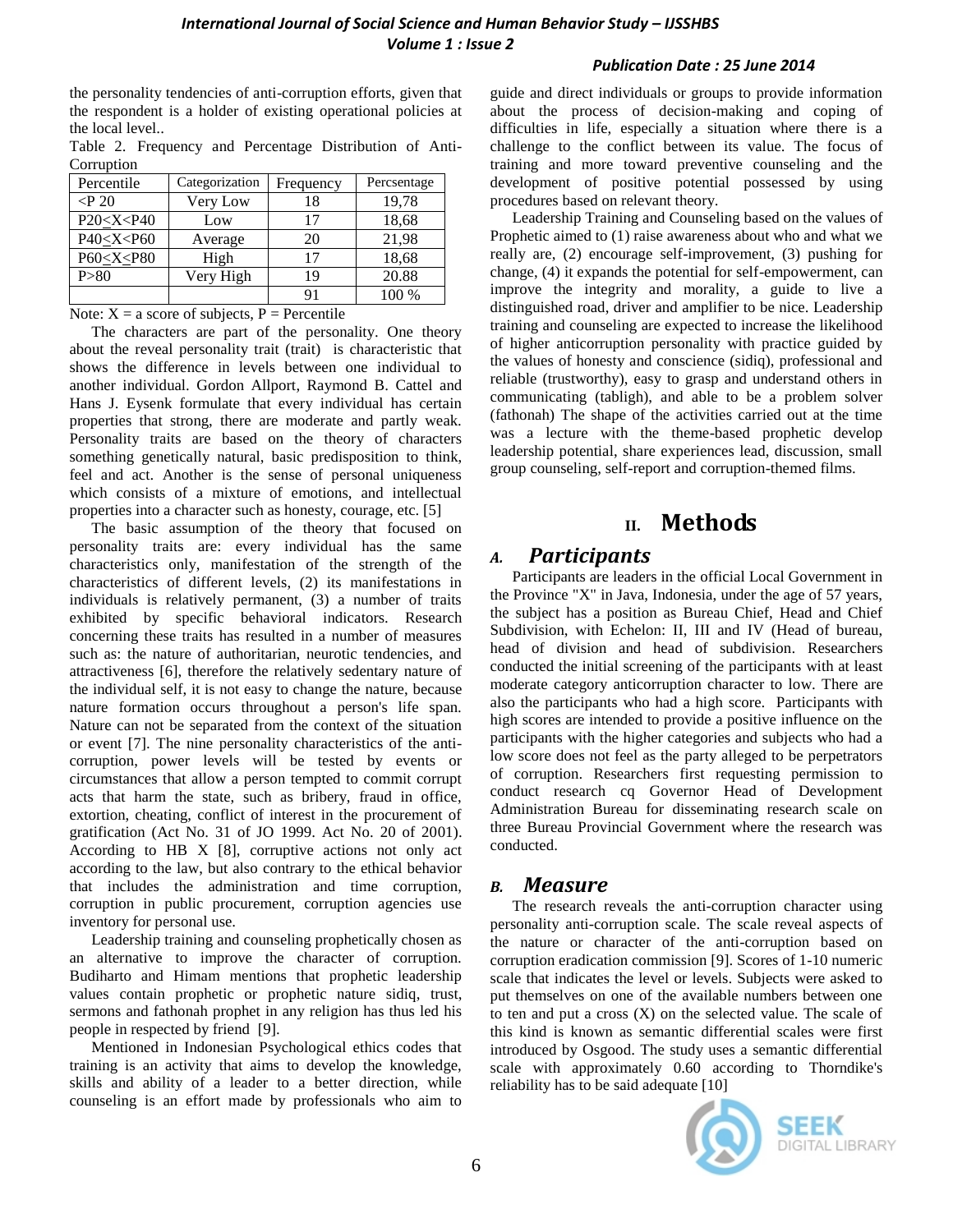Each aspect should be no element of evaluative, potency and activity and is expressed in two words is opposite (bipolar word). Evaluative element is the tendency of a person to approach or avoid, like or do not like the stimulus. Elements of the potential size of the business is to be done for adjustments to the stimulus. Elements activity, is whether or not someone make a motion to adjust to the stimulus [10]. The spread of anti-corruption aspects of personality is as follows: Table 3. Blue Print Anti-Corruption Personality Scale .

| No             | Aspect        | Potential | Evaluation | Activity |
|----------------|---------------|-----------|------------|----------|
|                | Responsible   |           | 2          | 3        |
| $\overline{2}$ | Honest        | 6         | 5          | 4        |
| $\overline{3}$ | Discipline    | 9         | 8          |          |
| $\overline{4}$ | Simple        | 11        | 10         | 12       |
| 5              | Independence  | 13        | 14         |          |
| 6              | <b>Brave</b>  | 16        | 15         | 17       |
| $\tau$         | Fair          | 18        | 20         | 21       |
| 8              | Work Hard     | 22        | 19, 25     | 23,24    |
| 9              | Pay Attention | 26        | 27         | 28       |
|                | Total         | 9         | 10         | q        |

This study used content validity and internal consistency. In making aitem, aspects which should be explored, while the use of internal consistency validity generates 0373-0792, while the Cronbach alpha reliability coefficient of correlation 0.946. Thus the scale can be said to be valid and reliable research to uncover the data.

# *C. Experimental Design*

This study has a hypothesis that there are differences in the character of the anti-corruption on the subject before and after training and counseling. In this study, the experimental group are then compared pretest and posttest, so it calls within subject design [11]. The design of the study is structured as follows:

. Experimental Group *Y1 X Y2*   $Y1 =$  pretest;  $Y2 =$  posttest;  $X =$  treatment

The experimental group received training and counseling treatment prophetic leadership as much as four sessions, Session I and session II content training materials in the form of moral leaders with prophetic values for each of the 150 minutes, with the use of interactive lecturing techniques. Session III is a small group counseling sessions (10 people in a group) to share his personal experience in leading and facing the temptation for corruption. Session III lasted for three hours (180 minutes). Session IV is a screening session of the Commission, entitled Good Morning Raesya. The film tells the story of a family who has a modest anti-corruption values. Anticorruption values are transmitted from parents to children is Raesya who became a leader in adult life and refuse to perform acts of corruption. The film lasted 30 minutes followed by 60 minutes of discussion. Session IV or the last session lasted 90 minutes. The entire session number four meetings total duration of 570 minutes or 9 hours 20 minutes. Implementation treatment is on 11th, 18th October for all of the participants, then 25 th October or First November alternately for group counseling and last November 8, the entire group is getting the treatment.

# **III. Results**

In previous studies, prophetic leadership and personality tendencies are known to have a correlation coefficient of  $r = 0.380$  and  $p = 0.000$  [12]. These results indicate that the prophetic leadership has very significant relationship to the personality tendencies of anti-corruption, and is thought to serve as an appropriate treatment. Furthermore, subjects had detectable anti-corruption score of weak character, given training and counseling with a group that has better score. This study used a quasi-experimental matching technique with the subject, based on equality of gender, age, education, length of work and religion.

Before the group performed a hypothesis test, the group were analyzed for normality and the result is Kolmogorov-Smirnov Z = .258;  $p = .040$  ( $p < 0.01$ , the distribution of data is not normal) (Statistical calculations using SPSS 16:00 facilities.

Table 4. Biodata of Experimental Group and the Differences before and after Treatment

| <b>Sex</b> | Age | Edu            | Work       | Religion | Gain     |
|------------|-----|----------------|------------|----------|----------|
|            |     |                | Experience |          | score    |
|            |     |                |            |          | pre-post |
| Female     | 41  | S1             | 18 years   | Islam    | $-1$     |
| Female     | 54  | S <sub>1</sub> | 28 years   | Islam    | -6       |
| Female     | 54  | S1             | 24 years   | Islam    | $+45$    |
| Female     | 49  | S <sub>1</sub> | 21 years   | Islam    | $+19$    |
| Female     | 54  | S <sub>1</sub> | 28 years   | Khatolik | $+8$     |
| Male       | 54  | S1             | 24 years   | Islam    | $-4$     |
| Male       | 51  | S <sub>2</sub> | 22 years   | Islam    | $+12$    |
| Male       | 50  | D <sub>3</sub> | 23 years   | Islam    | $+12$    |
| Male       | 55  | S1             | 29 years   | Islam    | $+10$    |
| Male       | 50  | S <sub>1</sub> | 23 years   | Islam    | $+18$    |
| Female     | 53  | S <sub>2</sub> | 28 years   | Islam    | $+4$     |

Pretest and posttest comparison with Wilcoxon test (as alternative from t-test if the data are not normal) showed  $z = -2.627$ ,  $p = .0045$  (very significant) for prophetic leadership and z  $= -2.269$ ,  $p = .011$  (significant) for anti-corruption character. Based on the comparison of the two session were performed when the pretest and posttest concluded that the prophetic leadership training and counseling to improve the character of the anticorruption on the subject of this study.

# **IV. Discussion**

The leader grows in a particular societal context. The leader receives instill values, norms and customs of both the family and the neighborhood. If people grew up in an environment that demands to be honest, it became more and more understood that nature is what has always been the hope of interacting with others. Values, norms and customs are embedded in the family and the environment will be held as a true benchmark one including direct ways of thinking, feeling



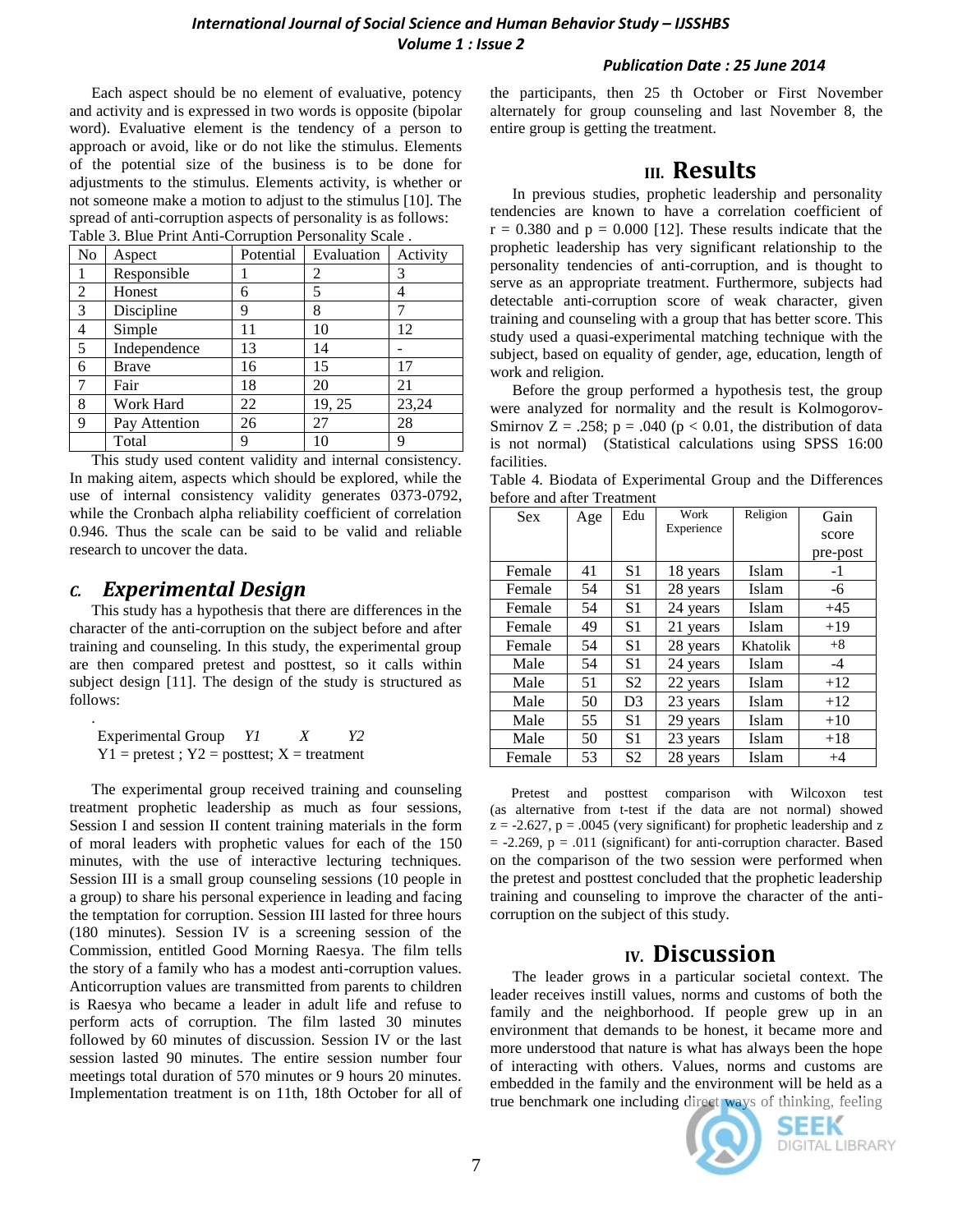and acting. Individuals who have been implanted by nature good, when it became the leader will demand the same thing for his or her staff [13]

Participants had an average experience is more than 20 years experience working and rolling at various places in the Local Government. Rolling needs strategies for adaptation. Some of the events that lead to the temptation for corruption is the face of a system that somewhat tolerant of corruption, mark-up funds for a workshop at the hotel even though the funds that it can use the funds to cover the same for the other events, fictional journey, giving security money which precisely the time it was ordered by the leader to increase welfare reasons.

Prophetic Leadership training and counseling aims: (1) raise awareness about who and what real human beings, (2) encourage self-improvement, (3) pushing for change, (4) inflated self-potential and empowerment right, can improve the integrity and morality, becomes guidelines, the true life path guidance, as well as the booster amplifier to be nice. In this study, each person made aware that the nature of reality itself is a leader. Fitrah as a leader has influence and power. The prophet leadership will be accountable to God Almighty. Leaders are aware of the nature of existence itself will not do the immoral [14]

The dimensions of prophetic leadership consists of four aspects, namely honest and guided by conscience (sidiq), professional and reliable (trustworthy), easy to comprehend and understand others in communicating, even becoming a psychotherapist (sermons), and able to be a problem solver (fathonah) [9]. Based on prophetic leader who is supported by the power of God, there are many of work ethic. The spirit of togetherness with others, not dichotomous between science and religion, has won the leadership goals and feel the common welfare, so it is not impossible that the four aspects of an honest, trustworthy, sermons and smart have successfully achieved [14].

Leaders with character filled with integrity to build an organization that is strong and durable, strong values needed as an anchor that brought the organization to adapt to changes. Moral character are the foundation of the organization's social responsibility. Each personnel who are not willing to compromise with corruption, collusion and nepotism are expected to be successful and was not deterred even when the market is, the world around him, full of the crime [15]

Character of Anti-corruption according to participants, can be strengthened through training and counseling based prophetic. Subject to being more introspection, self mirror after exposing material about personal self, at home and in the workplace. Subject hoped that training and counseling can be continued as more striking, given not only cognitive but also affective insight to inspire awareness and psychomotor raises intention to act correctly according to the guidelines and guidance that has been exemplified by the prophets.

#### *Acknowledgment*

Author would like to thank to Director of Research and Social Service Institute of Islamic University of Indonesia

Yogyakarta, Directorate General of Higher Education of Indonesia and Directorate Research and Public Service for supporting on creation of this research

## *References*

- [1]. Corruption by country. *Available at http://transparency.org/country.* [Online] 2013.
- [2]. Cases Handling by CEC 2004-2013. *http://acch.kpk.go.id/statistik.* [Online] 2013.
- [3]. **Budi, J.** KPK-Antara Reuters. *http;//www.tribunenews.com.* [Online] June 2011.
- [4]. *Exploring Values, Integrity and anticorruption of Javanese Government Officer.* **R.Kumolohadi.** DOI: 10.7763/IJSSH.2013.v3.216. s.l. : ISSN: 2010-3646, 2012, International Journal of Sscial Science and Humanity , Vol. 3 Number2, hal. 151-155.
- [5]. *Scale Validation Anticorruption Personality in Local Government.* **R.Kumolohadi.** Bandung : Apsifor HIMPSI, 2012. hal. pp.128-129
- [6]. **S.H.Calvin, and.GLindzey** *Psychodinamic Theory (Clinical).* [penyunt.] Supratiknya. Yogyakarta : Kanisius, 2005.
- [7]. **N.D.Sundberg.** *Assessment of Persons.* New Jersey : Prentice Hall, Inc, 1977.
- [8]. **St. Hamengkubuwono.** *Toward Building Integrity Zone Region Free of Corruption.* Yogyakarta : Presented at: Widya Mataram University., 2012. hal. pp 4-6.
- [9]. *Konstruk Teoritis dan Pengukuran Persepsi terhadap Kepemimpinan Profetik.* **S. Budiharto, and F. Himam**  Yogyakarta : Gadjah Mada University, 2006, Psychology Journal, Vol. 33 (2), hal. 121-132.
- [10]. **S. Soekadji,** *Introduction to Semantic Differential.*  Jakarta : Faculty of Psychology Indonesia University, 1977.
- [11]. C.**Hansen and A, Myers.** *Introduction Experimental Psychology.* Pasific Groves CA : Wadsworth, 2006. Vol. 6 th ed.
- [12]. *Values Orientation, Leadership and Anticorruption Trends in Government Officer X Province***, R. Kumolohadi and S. Budiharto** Yogyakarta : DPPM Islamic University of Indonesia, 2012. Towards Madani Society and Everlasting . Vol. ISBN 978-979-98438-7-6.
- [13]. **H. Tjitra, H. Panggabean, J. Murniati.** *Leadership and Changing.* /jakarta : PT Gramedia, 2012.
- [14]. **H.B Adz-Dzakiey,** *Prophetic Leadership.* Yogyakarta : Al Manar-Ak Group, 2009.
- [15]. **D.Ulrich.** *Leadership in Asia: Challenges and Opportunity .* Singapore : Ministry of Manpower and McGrawHill, Co., 2010.



First Author: Retno Kumolohadi, born on Yogyakarta, 19th May 1971. Undergraduate **at**  Gadjah Mada University Indonesia in 1995 and Graduate program in 2003. Lecturer from 1996 until now, at Islamic University of Indonesia, Faculty of Psychology and Socio Cultural Sciences. Research interest: Clinical cases in organizational context, Personality and Forensic Psychology



SEEK DIGITAL LIBRARY